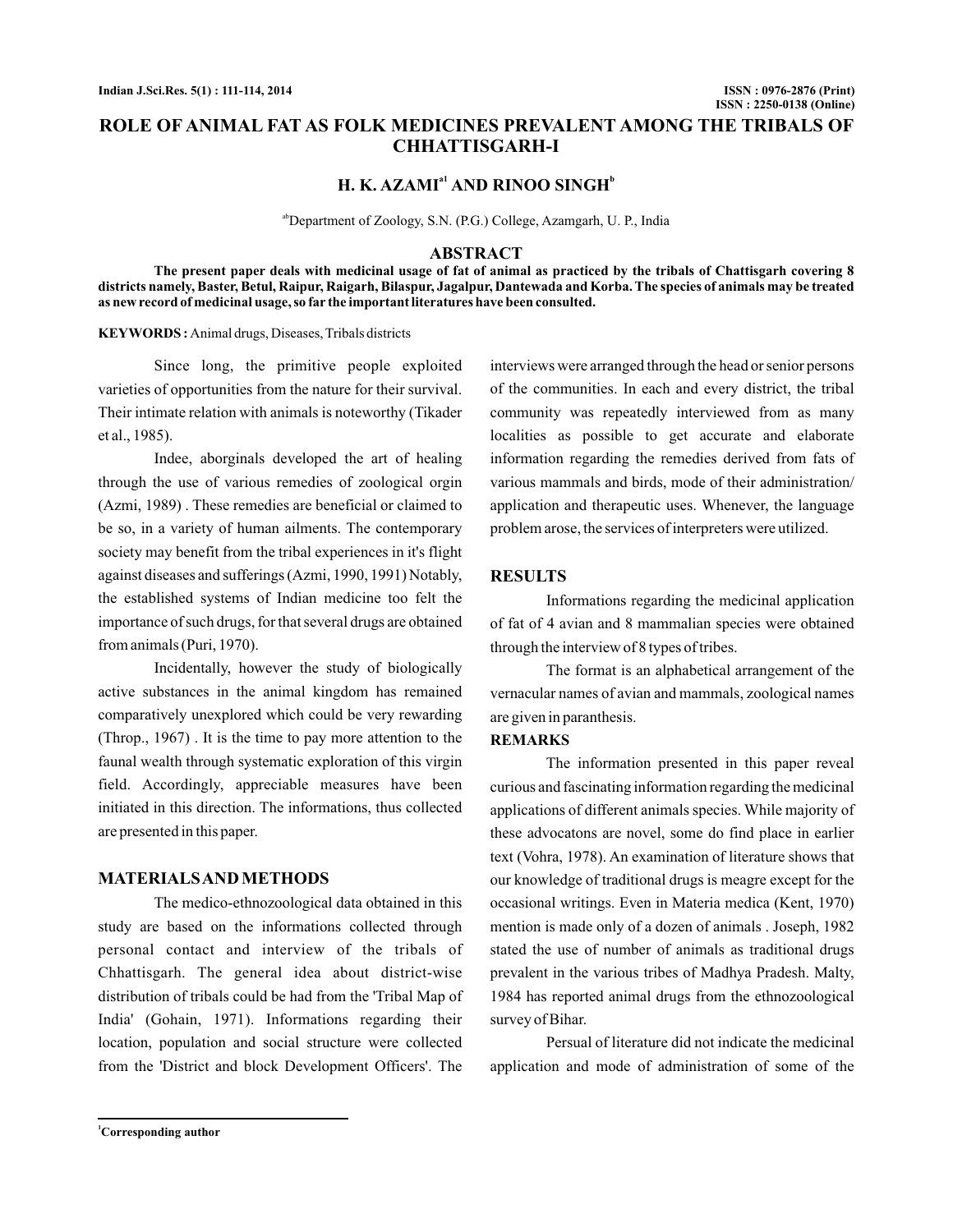| Name of Animal                           | Made of Administration                                                                                   | Name of Disease<br>(S)                                   | Name of<br>Disctrict (S)     | Name of Tribe<br>(S)                   |
|------------------------------------------|----------------------------------------------------------------------------------------------------------|----------------------------------------------------------|------------------------------|----------------------------------------|
| 1                                        | $\overline{2}$                                                                                           | 3                                                        | $\overline{4}$               | 5                                      |
| Bat (Pteropusspp.)                       | Warmed and applied on chest<br>and orally administered for 15<br>days, twice daily                       | Whooping cough,<br>Bronchitis,<br>Asthma,<br>Tuberclusis | <b>Baster</b><br>Jagdalpur,  | Muria, madia<br><b>Bhattara</b>        |
| $\zeta$ $\zeta$                          | Warmed and massaged on<br>lumbosacral region one daily at<br>bed time for about 40 days only             | Exzema, Boils                                            | Bilaspur Korba               | Gond Oraon<br>Kamar                    |
| Bear (Male)<br>(Melursusursinus)         | Slightly warmed and massaged<br>on lumbosacral region one daily<br>at bed time for about 40 days<br>only | Loss of erectile<br>power, Eczema                        | Dantewada,<br>Rajgarh        | Madia, Muria<br>Oraon, Gond            |
| $\zeta$ $\zeta$                          | Slightly warmed and massaged<br>for about 7-8 days once daily                                            | Rheumatism,<br>Paralysis, Myalgia                        | Bilaspur                     | Gond, Oraon                            |
| Duck (Male) Anus indicus                 | Warmed and massaged on<br>lumnosacral region once daily,<br>at bed time.                                 | Loss of sexual<br>vigour                                 | Raipur, Betul                | Gond, Oraon<br>Korku                   |
| $\zeta$ $\zeta$                          | Warmed and applied on the<br>affected sites thrice a day, till<br>cured                                  | Paralysis, Weak<br>bone, Internal<br>injury              | Jagdalpur,<br>Rajgarh        | Madia, Muria<br>Oraon                  |
| Duck (0) Anus Indicus                    | Warmed and massaged on the<br>chest of the babies twice daily,<br>for about one month                    | Chest pain,<br>Pneumonia                                 | Dantewada                    | Madia                                  |
| Fax (Not specific)                       | Applied externally till the<br>disease is cured                                                          | Skin disease,<br>Eczema                                  | Datewada,<br>Bilaspur        | Madia Oraon                            |
| $\epsilon$                               | Slightly warmed and massaged<br>twice daily, till cured                                                  | Rheumatism,<br>Paralysis                                 | Bilaspur                     | Oraon                                  |
| Hombile (male)<br>(Nondescript)          | Warmed and massaged twice<br>daily, for about 21 days                                                    | Bone fracture,<br>Paralysis,<br>Impotency                | Datewada,<br>Jagdalpur       | Madia, Muria,<br>Gond, Korku           |
| $\epsilon$                               | Warmed and massaged<br>externally once daily for about<br>5-7 days                                       | Musculoskeletal<br>pain, Rhenumatism                     | Raipur                       | Korku                                  |
| $\epsilon\epsilon$                       | Warmed and massaged on<br>phllus for about 40 days once<br>daily                                         | Impotency                                                | Rajagarh                     | Oraon, Gond                            |
| $\zeta$ $\zeta$<br>$\epsilon\, \epsilon$ | Warmed and massaged<br>regularly                                                                         | <b>Baldness Dandruff</b>                                 | Raigarh                      | Oraon, Gond<br>Korku                   |
|                                          | Warmed and applied externally<br>twice daily till cured                                                  | Cracked foot, Pile                                       | Betul                        | Korku, Gond                            |
| Indian Wolf (Canislupus)                 | Slightly warmed and applied<br>once daily for about 15 days                                              | Skin diseases,<br>Eczema                                 | Raipur, Bastal,<br>Jagdalpur | Kamar, Gond,<br>Madia, Muria,<br>Madia |
| $\zeta\,\zeta$                           | Warmed and massaged<br>externally till disease is cured,<br>trice daily                                  | Rheumatism, Bone<br>fracture, Paralysis                  | Jagdalpur,<br>Datewada,      | Madia, Gond,<br>Madia, Murai           |
| $\epsilon$ $\epsilon$                    | Applied in the eyes regularly                                                                            | Weeak sight                                              | Betul                        | Korku, Gond                            |
| Jackal (Canisaureus)                     | Warmed and massaged thrice<br>daily, till cured                                                          | Bone fracture,<br>Rheumatism                             | Rajgarh                      | Kamar, Oraon                           |
| Kite (Milvusmigrants)                    | Warmed and massaged on the<br>effected site for 4-5 days, twice<br>daily                                 | Arthrits                                                 | Jagdalpur<br>Dantewada       | Madia Muria,<br>Gond                   |

### **Medicinal use of fats by certain tribes of Chhattisgarh**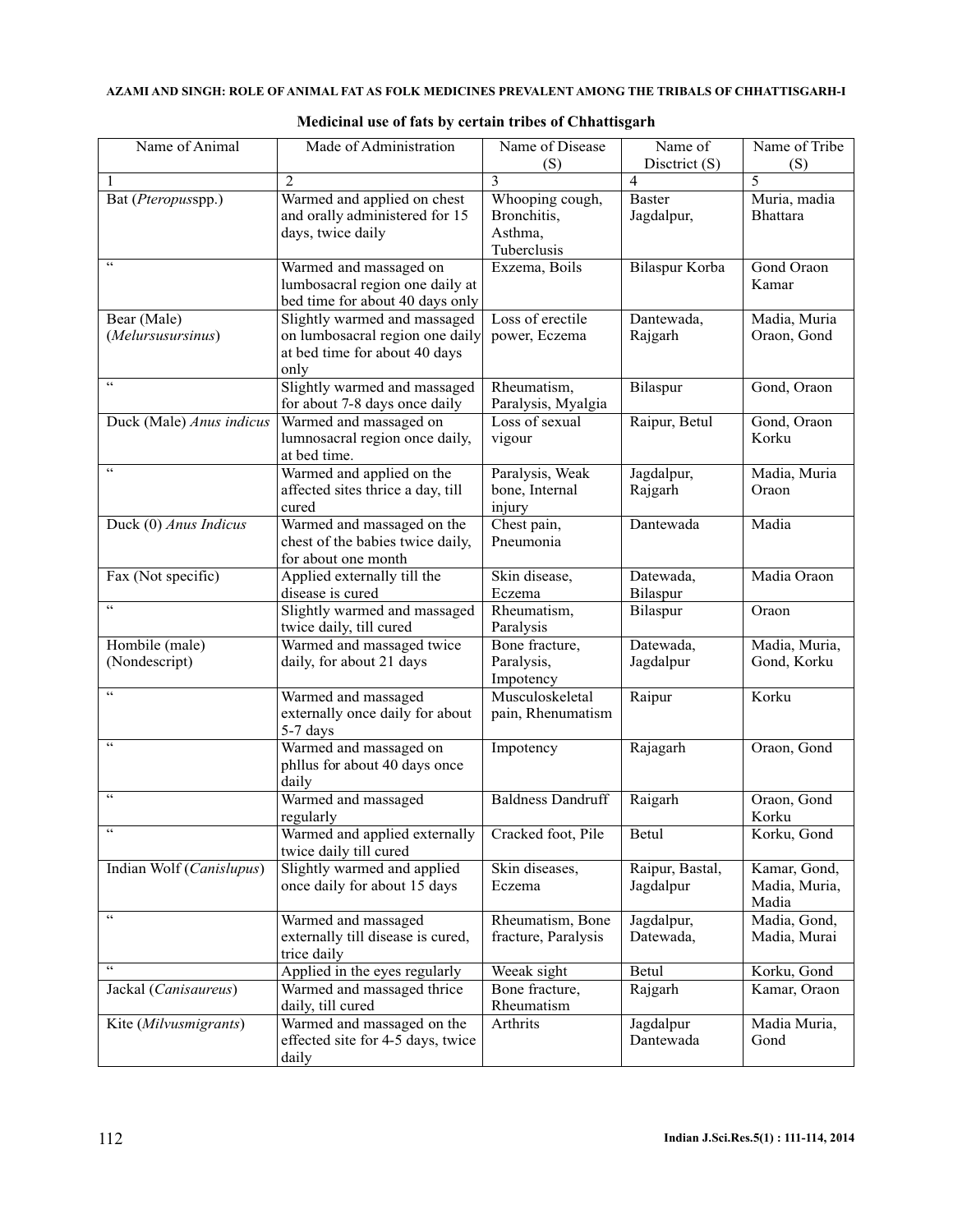#### **AZAMI SINGH: ROLE OF ANIMAL FAT AS FOLK MEDICINES PREVALENT AMONG THE TRIBALS OF CHHATTISGARH-I AND**

| $\epsilon$               | Warmed and massaged on the       | Loss of erectile      | <b>Bastar</b>        | Murai Oraon,         |
|--------------------------|----------------------------------|-----------------------|----------------------|----------------------|
|                          | phallus once at bed time for     | power Impotency       |                      | Gond                 |
|                          | about 40 days                    |                       |                      |                      |
| $\zeta$ $\zeta$          | Warmed and massaged on the       | Breathing trouble,    | Bastar Raigarh       | Muria, Madia,        |
|                          | chest of babies twice daily till | Pheumonia             |                      | Gond                 |
|                          | cured                            |                       |                      |                      |
| $\zeta$ $\zeta$          | Warmed and massaged once         | Ribs-Pain             | <b>Bastar Raipur</b> | Maria, Bhattra       |
|                          | daily for 7-8 days               |                       |                      | Gond                 |
| $\mathbf{c}\,\mathbf{c}$ | Warmed and massaged on the       | Weak bone             | Dantewada            | Madia, Bhattra       |
|                          | legs of the babies till cured    |                       |                      |                      |
| Neelgai                  | Slightly warmed, massaged till   | Internal injury,      | Rajgarh Bilaspur     | Gond Gond,           |
| Bosdaphustragacaelus     | the disease is cured twice daily | Arthirtis, Paralysis, |                      | Oraon                |
| Pig (Susscrofascrofa)    | Warmed and applied               | Skin disease, Piles,  | Betul, Bilaspur,     | Korku, Gond,         |
|                          | extermally                       | Cracked foot          | <b>Bastar</b>        | Korku Madia          |
| $\zeta$ $\zeta$          | Slightly warmed and massaged     | Paralysis             | Raipur Rajgarh       | Kamar, Saur          |
|                          | regularly till the disease is    |                       |                      | Saur                 |
|                          | cured                            |                       |                      |                      |
| Tiger (Panthera tigris)  | Warmed ad massage thrice         | Weak bone,            | <b>Bastar</b>        | Bhattra, Saur        |
|                          | daily till cured                 | Bonefracture, Loss    | Dantewada            | Kamar                |
|                          |                                  | of erectile power     |                      |                      |
| Tiger (Panthera tigris)  | Warmed and massage thrice        | Weak bone, Bone-      | <b>Bastar</b>        | Bhattra, Saur        |
|                          | daily till cured                 | fracture, Loss of     | Dantewada            | Kamar                |
|                          |                                  | erectile Power        |                      |                      |
| Vatture (Gypus spp.)     | Warmed and massaged thrice a     | Rheumatism.           | Bastar, Raipur,      | <b>Bhattra Korku</b> |
|                          | day till cured                   | Fracture, Paralysis   | Rajgarh              |                      |
| Wild Boar (Sus scrofa    | Warmed and massaged twice a      | Bone fracture,        | Bastar,              | Madia, Murai         |
| scrofa)                  | day for about 15 day             | Paralysis             | Jagdalpur,           | Gond Oraon           |
|                          |                                  |                       | Raipur               |                      |

animals which have been reported in this paper. The remaining species have been mentioned for their therapeutic value incidentally for those ailments which are mostly different from the ones treated by tribal people. The overall reported claims suggest that fat of animals is used in many Unani Medicines. It is mostly used as ointment to exrenal use in inflammations, muscular pains, piles, burns, wounds and sexual debility. Internally it is nutrient and fattening. It generally gives a feeling of warmth. Fat of male animal is believed to produce more heat than that of female animals (Hussain, 1771). These informations are tabulated in the following pages.

Administration of some of the animals which have been reported in this paper. The remaining species have been mentioned for their therapeutic value incidentally for those ailments which are mostly different from the ones treated by tribal people. The overall reported claims suggest that fat of animals is used in many Unani Medicines. It is mostly used as ointment for external use in inflammation muscular pains, piles, burn, wounds and sexual debility. It is

nutrient and fatterning. It generally gives a feeling of wormth. Fat of male animal is believed to produce more heat than that of female animals (Hussain, 1771).

These information suggest that if animal kingdom, is scientifically explored, may have much to contribute to our therapeutic armamentariums.

#### **REFERENCES**

- Azmi H. K., 1989. Ethnozoology : some medicinal aspects Part I : Drugs of mammalian origin used by certain tribes in Rajasthan. J. Vety Physol. Alld. Sci. 8:19-35.
- Azmi H. K., 1990. Ethnozoology : some medicinal aspects Part II : Drugs of avian origin used by certain tribes in rajasthan. J. Vety Physol. Alld. Sci. (I):31-47.
- Azmi H. K., 1991. Ethnozoology : some medicinal aspects Part III : Drugs of Pisces and amphibian origins used by certain tribes in Rajasthan. J. Vety Physol. Alld. Sci. **10**:1-19.